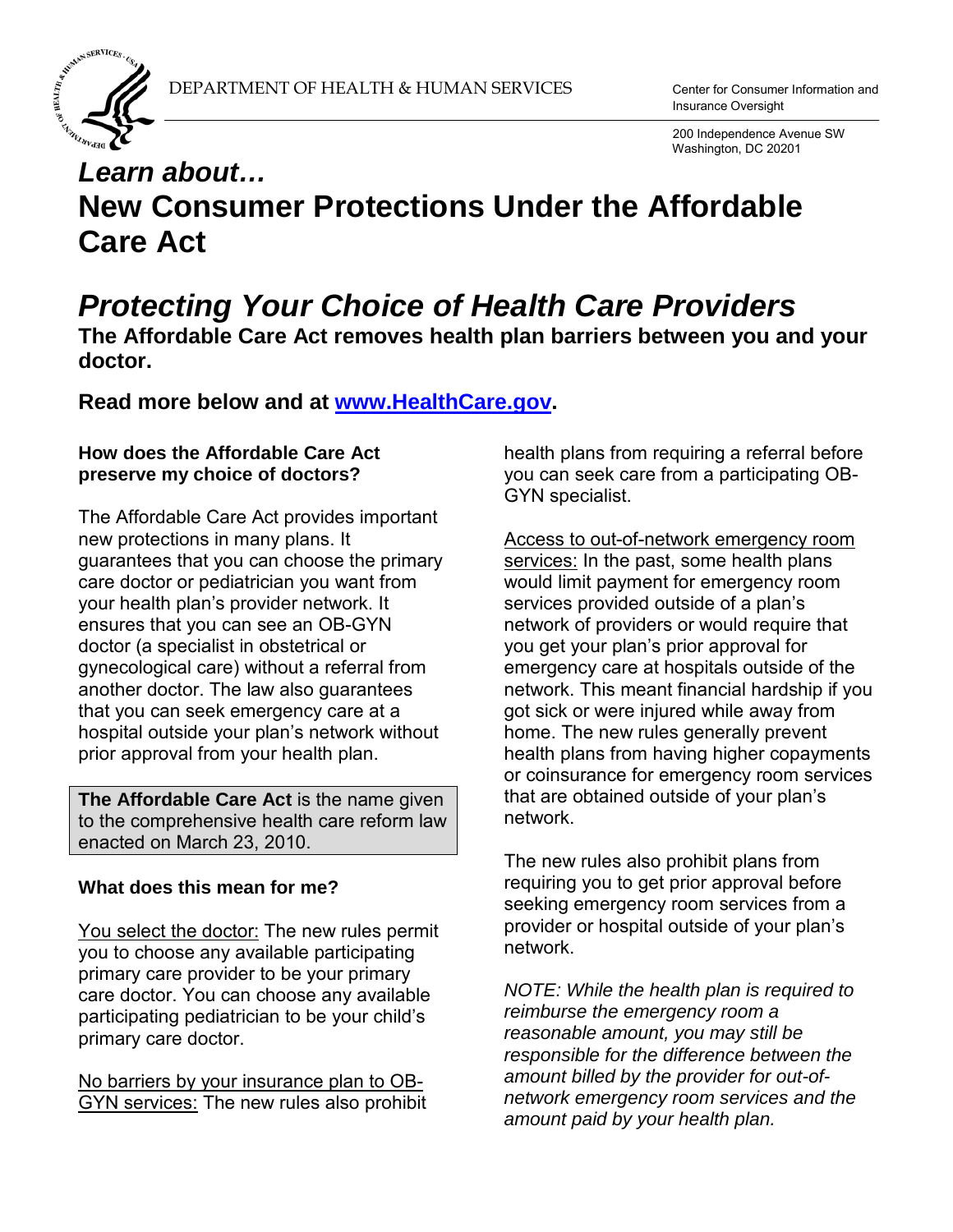### **Did you know?**

People who have a regular primary care provider:

Are more than twice as likely to receive recommended preventive care;

Are less likely to be hospitalized;

Are more satisfied with the health care system;

Have lower costs.

### **Do these patient protections apply to my health plan?**

These rules apply to all employment-based group health plans and to all individual health insurance policies that are created after March 23, 2010.

These protections **may not apply** to employment-based group health plans and individual health insurance policies that already existed on or before March 23, 2010, because these may be "grandfathered," or exempted from some provisions of the Affordable Care Act in order to ensure that people who like their current coverage can keep it. Your health policy or plan must disclose in its plan materials whether it considers itself to be a grandfathered plan and must also advise consumers how to contact the U.S. Department of Labor (for consumers in employment-based group health plans) or the U.S. Department of Health and Human Services (for those with individual health insurance policies) for further information.

# **When do these protections take effect?**

If your plan is not "grandfathered" (see above), these protections will affect you when you start a new "plan year" or "policy year" on or after September 23, 2010.

A **plan year** refers to a 12-month period of benefits coverage—which may not be the same as the calendar year. This period is called a **policy year** for individual health insurance policies. To find out when your plan or policy year begins, you can check your plan or policy documents or contact your employer or insurer. For example: if your plan has a calendar plan year, the new rules would apply to your coverage beginning January 1, 2011.

### **What other protections does the Affordable Care Act offer consumers?**

The Affordable Care Act includes many other consumer protections that apply to most health coverage starting on or after September 23, 2010. These include rules that:

- Stop plans and insurance companies from denying coverage to children younger than 19 because of a preexisting condition.
- Prohibit plans and insurers from taking away your coverage based on an unintentional mistake on an application.
- Allow consumers to add or keep children on their health plan or policies until age 26.
- Stop plans and insurers from putting annual and lifetime dollar limits on your coverage.